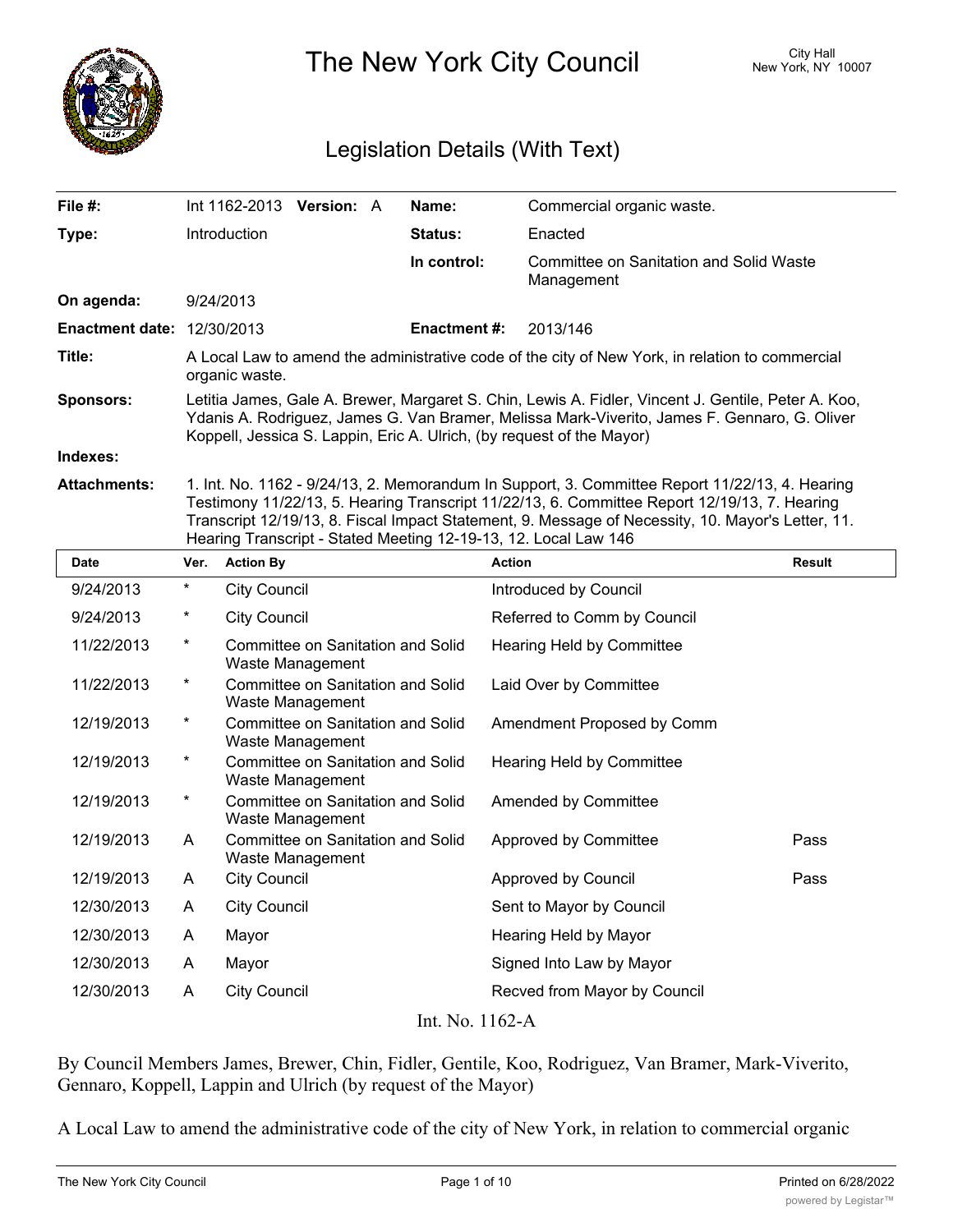waste.

### Be it enacted by the Council as follows:

Section 1. Subchapter 2 of chapter 3 of title 16 of the administrative code of the city of New York is amended by adding a new section 16-306.1 to read as follows:

§ 16-306.1 Organic waste. a. When used in this section or section 16-324 of this chapter:

"Arena" means an establishment or facility that hosts live sporting or entertainment events.

"Capacity" means the combined capacity of facilities that are capable of accepting and processing, consistent with the terms of this section and exceeding a nominal amount, organic waste expected to be generated by and collected from designated covered establishments.

"Catering establishment" shall have the same meaning as set forth in section 20-359 of this code.

"Covered establishment" means:

1. any location at which a food manufacturer has a floor area of at least twenty-five thousand square feet;

## 2. any location at which a food wholesaler has a floor area of at least twenty thousand square feet;

3. any location at which a retail food store has a floor area of at least ten thousand square feet, or any retail food store that is part of a chain of three or more retail food stores that have a combined floor area space of at least ten thousand square feet and that operate under common ownership or control and receive waste collection from the same private carter;

4. arenas or stadiums having a seating capacity of at least fifteen thousand persons;

5. any food service establishment that is part of a chain of two or more food service establishments that have a combined floor area of at least eight thousand square feet and that: (i) operate under common ownership or control; (ii) are individually franchised outlets of a parent business; or (iii) do business under the same corporate name, provided that the requirements of subparagraph (i) of paragraph 1 of subdivision c of this section shall not apply to any such food service establishment when the building or premises in which such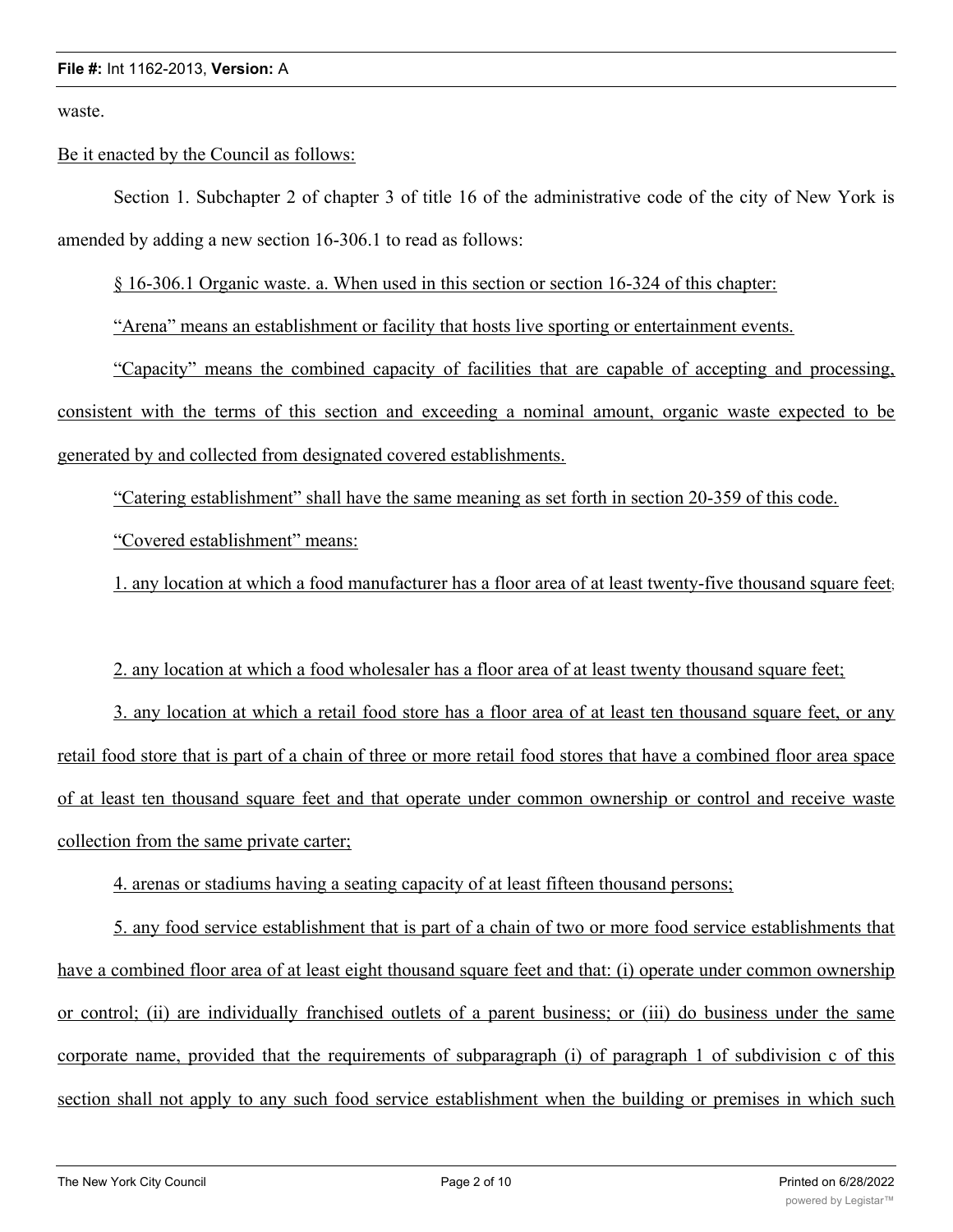food service establishment is located is in compliance with such requirement pursuant to paragraph seven of this definition;

6. any location at which a food service establishment has a floor area of at least seven thousand square feet, provided that the requirements of subparagraph (i) of paragraph 1 of subdivision c of this section shall not apply to any such location when the building or premises containing such location is in compliance with such requirement pursuant to paragraph seven of this definition;

7. any building or premises where food service establishments having a total combined floor area of at least eight thousand square feet are located and where the owner of the building or premises, or its agent, arranges or contracts with a private carter for the removal of waste from food service establishments having no less than eight thousand square feet of such building or premises, provided that any such food service establishments shall comply with the requirements of subparagraphs (ii), (iii) and (iv) of paragraph 1 of subdivision c of this section, but such requirements shall not apply to the owner or agent of any such building or premises;

8. any location at which a food preparation establishment has a floor area of at least six thousand square feet;

9. any catering establishment that is required to provide for the removal of waste pursuant to section 16- 116 of this code whenever the anticipated attendance for any particular event is greater than one hundred persons;

10. any food service establishments located within and providing food to one or more hotels totaling at least one hundred sleeping rooms; and

11. sponsors of a temporary public event.

"Designated area" means within a one hundred mile radius of the city.

"Food manufacturer" means any establishment that processes or fabricates food products from raw materials for commercial purposes, provided that it shall not include any establishment engaged solely in the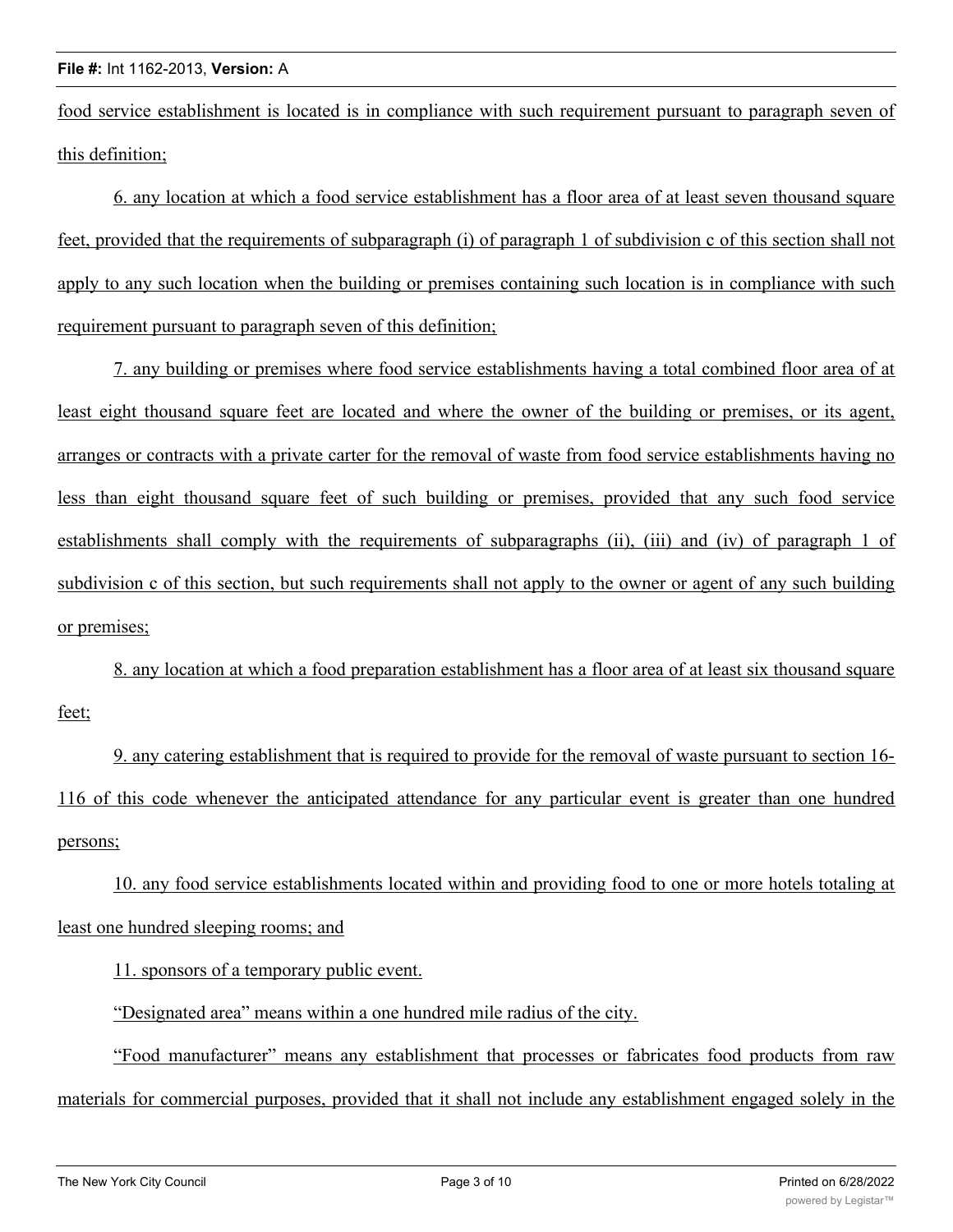#### **File #:** Int 1162-2013, **Version:** A

warehousing, distribution or retail sale of product.

"Food preparation establishment" means a business that is primarily engaged in providing food or food services for a temporary, fixed time, or based on contractual arrangements for a specified period of time at locations other than such establishment's permanent place of business.

"Food service establishment" means any premises or part of a premises that is required to provide for the removal of waste pursuant to section 16-116 of this code where food is provided directly to the consumer, whether such food is provided free of charge or sold, and whether consumption occurs on or off the premises. Food service establishment shall include, but not be limited to, full-service restaurants, fast food restaurants, cafes, delicatessens, coffee shops, and business, institutional or government agency cafeterias, but shall not include retail food stores, convenience stores, pharmacies, and mobile food vending units, as such term is defined in section 89.03 of the health code. Food service establishment shall also not include any premises or place of business where the sole or primary source of food is a refreshment counter where the available food is limited to items such as beverages, prepackaged items, and snacks.

"Food wholesaler" means any establishment primarily engaged in the wholesale distribution of groceries and related products including, but not limited to, packaged frozen food, dairy products, poultry products, confectioneries, fish and seafood, meat products, and fresh fruits and vegetables but shall not apply to establishments that handle only pre-packaged, non-perishable foods.

"Hotel" shall have the same meaning as set forth in section 27-2004 of the housing maintenance code.

"In vessel composting" means a process in which organic waste is enclosed in a drum, silo, bin, tunnel, reactor, or other container for the purpose of producing compost, maintained under controlled conditions of temperature and moisture and where air-borne emissions are controlled.

"Organic waste" shall have the same meaning as set forth in section 16-303 of this title, except that for purposes of this section, organic waste shall not include food that is donated to a third party, food that is sold to farmers for feedstock, and meat by-products that are sold to a rendering company.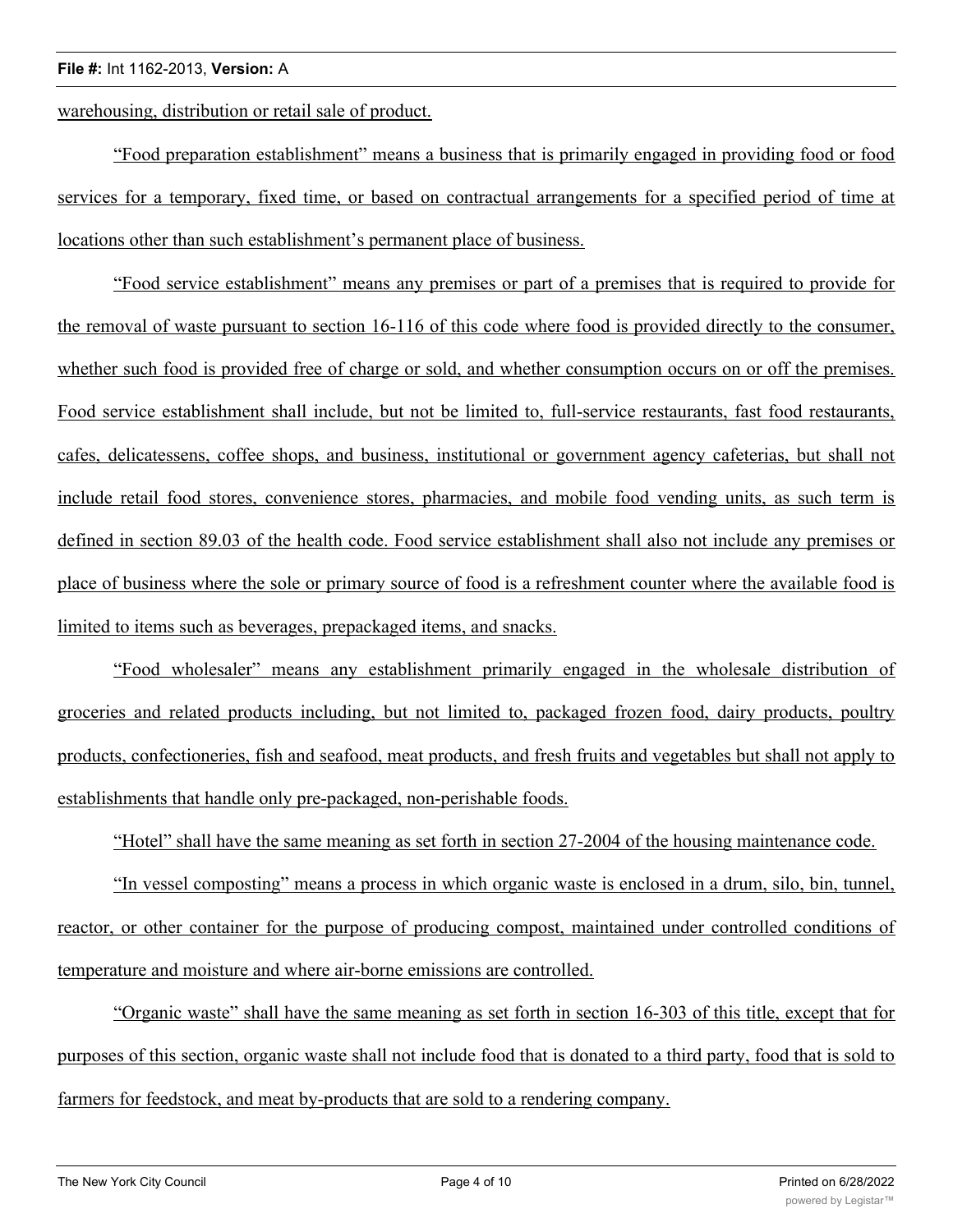#### **File #:** Int 1162-2013, **Version:** A

"Private carter" means a business licensed by the business integrity commission pursuant to title 16-A of this code.

"Retail food store" means any establishment or section of an establishment where food and food products offered to the consumer are intended for off-premises consumption, but shall exclude convenience stores, pharmacies, greenmarkets or farmers' markets and food service establishments.

"Sponsor of a temporary public event" means the applicant for a street activity permit pursuant to chapter 1 of title 50 of the rules of the city of New York, or any successor provision, for any activity on a public street, street curb lane, sidewalk or pedestrian island or plaza with an anticipated attendance of greater than five hundred persons per day where the activity will interfere with or obstruct the regular use of the location by pedestrian or vehicular traffic. Such term shall not include activities conducted pursuant to a valid film permit, demonstrations, parades or block parties.

"Stadium" means an establishment or facility that hosts live sporting or entertainment events.

b. The commissioner shall, on a regular basis and no less than annually, evaluate the capacity of all facilities within the designated area and the cost of processing organic waste by composting, aerobic or anaerobic digestion, or any other method of processing organic waste that the department approves by rule. If the commissioner determines that there is sufficient capacity and that the cost of processing organic waste consistent with this section is competitive with the cost of disposing of organic waste by landfill or incineration, he or she shall designate by rule all covered establishments or a subset of covered establishments, based on any criteria, among such covered establishments, that generate a quantity of organic waste that would not exceed the evaluated capacity. All such designated covered establishments shall comply with the requirements of subdivision c of this section beginning no later than six months following such designation. In addition, the commissioner shall include in his or her evaluation the capacity of any facilities outside of the designated area that have arrangements or contracts with transfer stations or private carters to accept and process organic waste generated by and collected from covered establishments.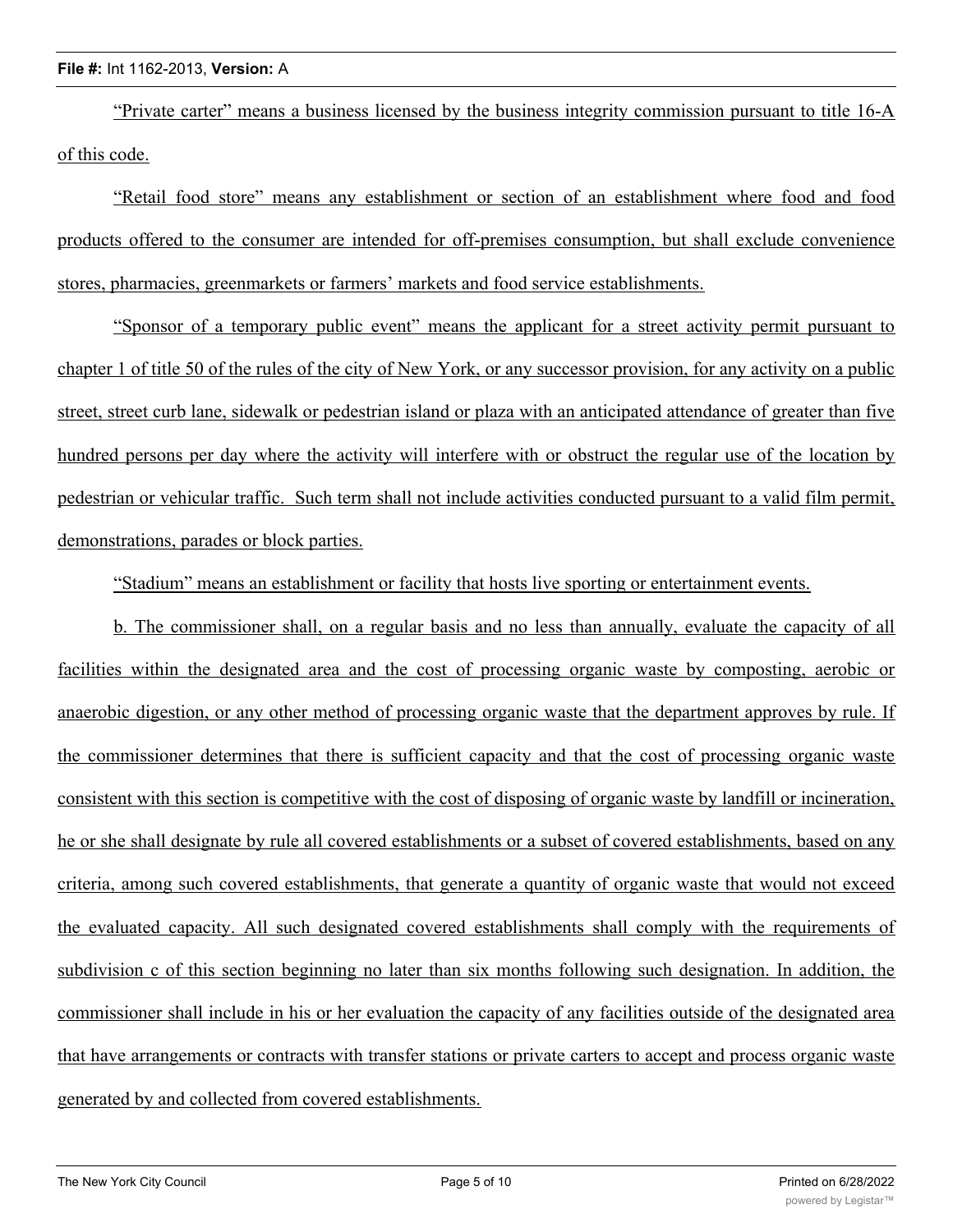c. 1. Each designated covered establishment shall:

i. either (A) ensure collection by a private carter of all organic waste generated by such establishment for purposes of composting, aerobic or anaerobic digestion, or any other method of processing organic waste that the department approves by rule, (B) transport its own organic waste to a facility that provides for composting, aerobic or anaerobic digestion, or any other method of processing organic waste that the department approves by rule, provided that the covered establishment first obtains a registration issued by the business integrity commission pursuant to subdivision b of section 16-505 of this code, or (C) provide for onsite in vessel composting, aerobic or anaerobic digestion, or any other method of processing organic waste that the department approves by rule for some or all of the organic waste it generates on its premises, provided that it arranges for the collection or transport of the remainder of such organic waste, if any, in accordance with clause (A) or (B) of this subparagraph;

ii. post a sign, which shall be in addition to any other sign required to be posted pursuant to this code, that states clearly and legibly the trade or business name, address, and telephone number of, and the day and time of pickup by, the private carter that collects the covered establishment's organic waste, that such covered establishment transports its own organic waste, or that such covered establishment provides for on-site processing for all of the organic waste it generates on its premises, provided that:

(A) such sign shall be prominently displayed by affixing it to a window near the principal entrance to the covered establishment so as to be easily visible from outside the building or, if this is not possible, prominently displayed inside the covered establishment near the principal entrance;

(B) catering establishments shall not be required to display on such sign the day and time of the pickup by the private carter that collects the establishment's organic waste; and

(C) this paragraph shall not apply to sponsors of temporary public events;

iii. provide separate bins for the disposal of organic waste in any area where such organic waste is generated and disposed of; and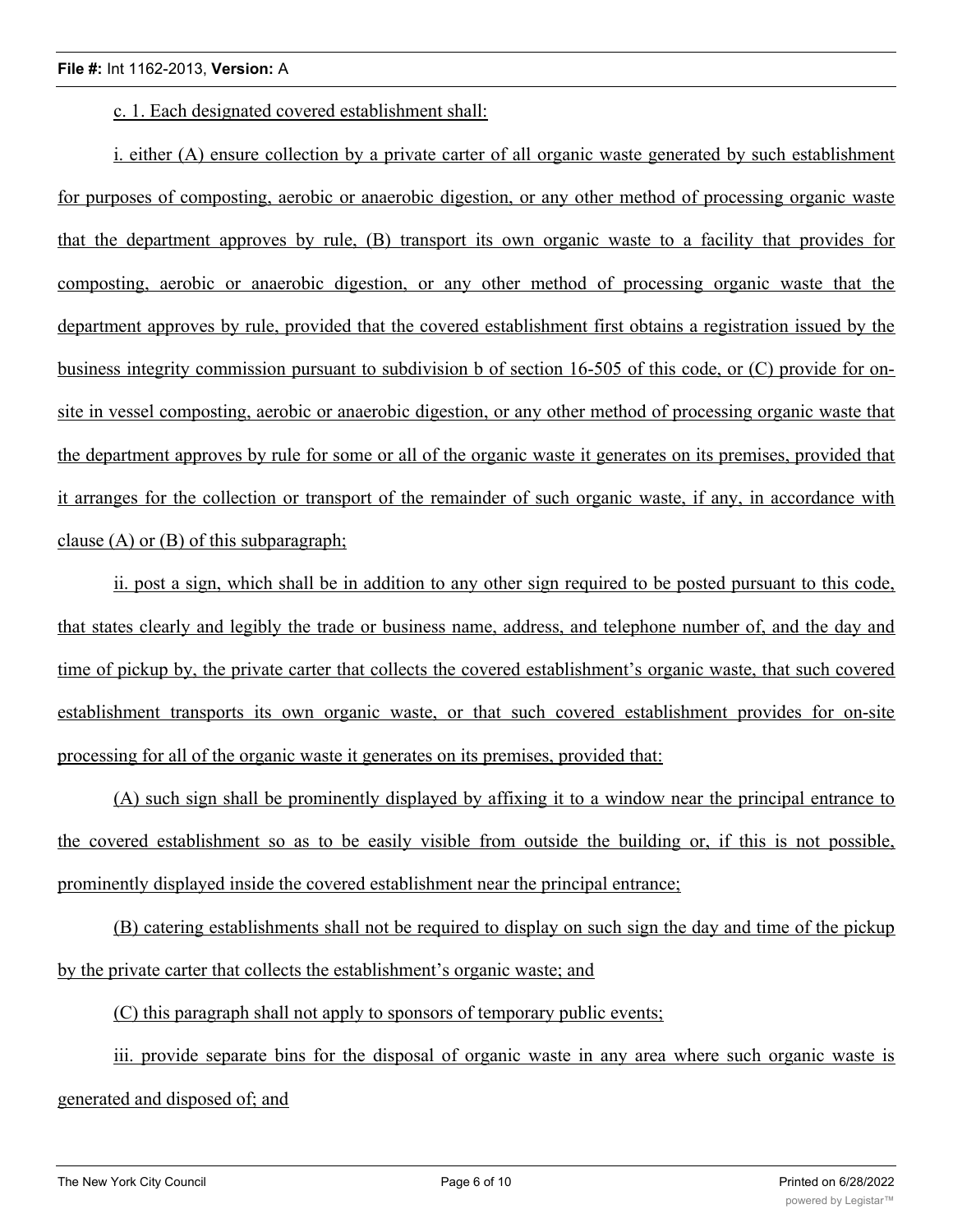iv. post instructions on the proper separation of organic waste where such instructions will be visible to persons who are disposing of organic waste, provided that this subparagraph shall not apply to sponsors of temporary public events.

2. Any covered establishment that arranges for the collection by a private carter of its organic waste pursuant to this subdivision shall not commingle such organic waste with other designated and non-designated recyclable material or solid waste, and shall place such organic waste out for collection by a private carter in a container or containers that (i) has a lid and a latch that keeps the lid closed and is resistant to tampering by rodents or other wildlife, (ii) has the capacity that meets the disposal needs of the covered establishment and its private carter, (iii) is compatible with the private carter's hauling collection practices, and (iv) is closed and latched at the time it is placed out for collection.

3. Any private carter that collects source separated organic waste from a covered establishment shall either:

i. deliver collected organic waste to a transfer station that has represented that it will deliver such organic waste to a facility for purposes of composting, aerobic or anaerobic digestion, or any other method of processing organic waste that the department approves by rule; or

ii. deliver such organic waste directly to a facility for purposes of composting, aerobic or anaerobic digestion, or any other method of processing organic waste that the department approves by rule.

d. Any transfer station that receives source separated organic waste pursuant to this section shall deliver or have delivered such organic waste directly to a facility that accepts organic waste for purposes of composting, aerobic or anaerobic digestion, or any other method of processing organic waste that the department approves by rule. This subdivision shall not apply to waste that cannot be processed at an organic waste processing facility.

e. The provisions of this section relating to private carters shall be enforced by the business integrity commission. The provisions of this section relating to covered establishments shall be enforced by the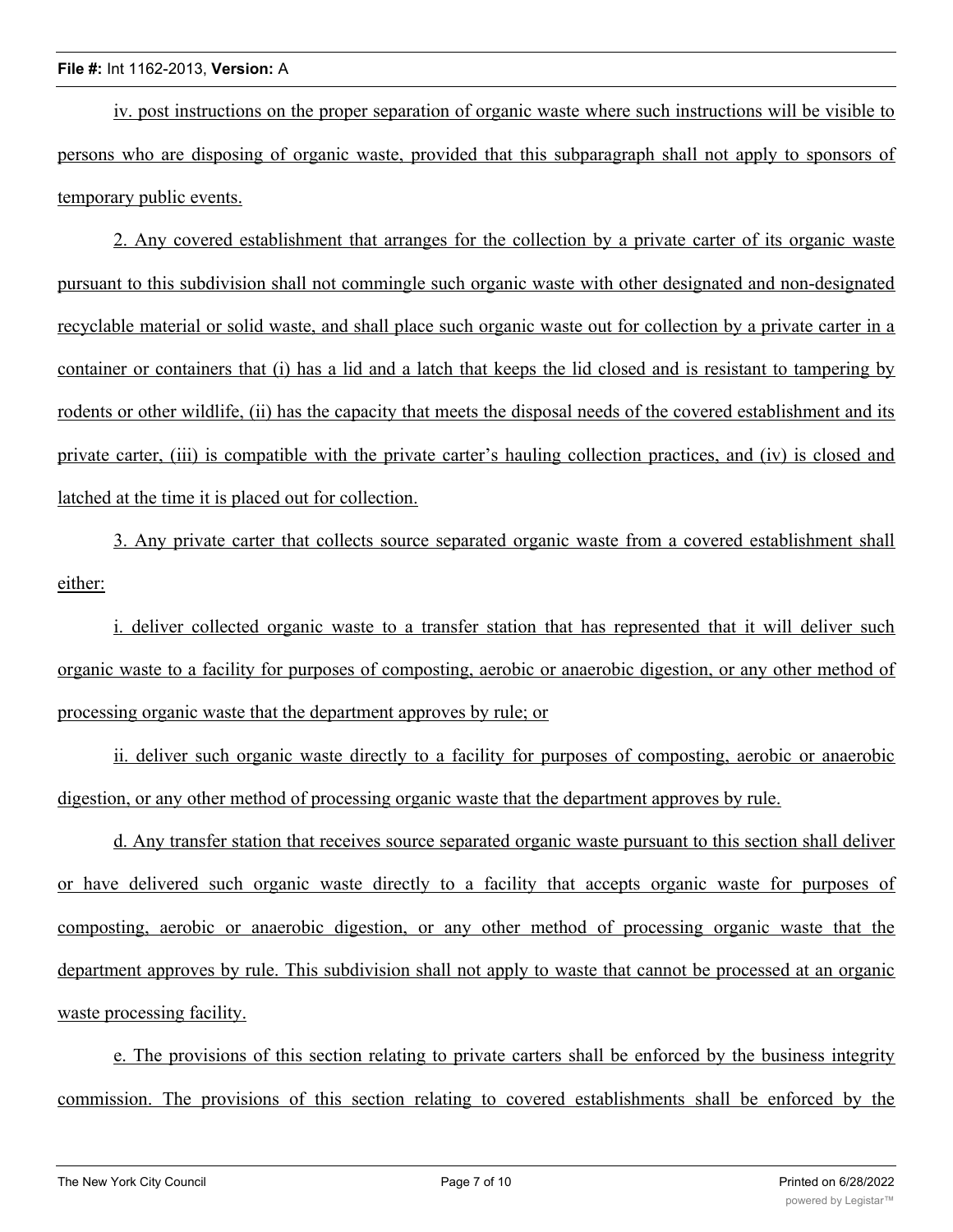department, the department of health and mental hygiene, and the department of consumer affairs.

f. The department, the business integrity commission, the department of health and mental hygiene, and the department of consumer affairs may promulgate any rules necessary to implement this section, including, but not limited to, rules establishing reporting requirements sufficient to demonstrate compliance with this chapter.

g. Any person who owns or operates two or fewer food service establishments may request, and the commissioner shall grant, a waiver of the requirements of this section if: (1) no single food service establishment has a floor area of at least seven thousand square feet; (2) the food service establishment or establishments are individually franchised outlets of a parent business covered by paragraph five of the definition of "covered establishment" set forth in subdivision a of this section; and (3) the owner or operator establishes that such food service establishment or establishments do not receive private carting services through a general carting agreement between a parent business and a private carter. Such waiver shall be valid for twelve months and shall be renewable upon application to the commissioner via the department's website.

§ 2. The opening paragraph of subdivision a of section 16-324 of the administrative code of the city of New York, as amended by local law number 77 for the year 2013, is amended to read as follows:

a. Subject to the provisions of subdivision b of this section, any person who violates this chapter, except section 16-306.1 of this chapter, subdivision g of section 16-308 of this chapter or section 16-310.1 of this chapter, or any rule promulgated pursuant thereto, shall be liable for a civil penalty recoverable in a civil action brought in the name of the commissioner or in a proceeding returnable before the environmental control board, as follows:

§ 3. Section 16-324 of the administrative code of the city of New York is amended by adding a new subdivision e to read as follows:

e. (1) Any covered establishment that violates section 16-306.1 of this chapter or rules of the department, the department of health and mental hygiene, or the department of consumer affairs promulgated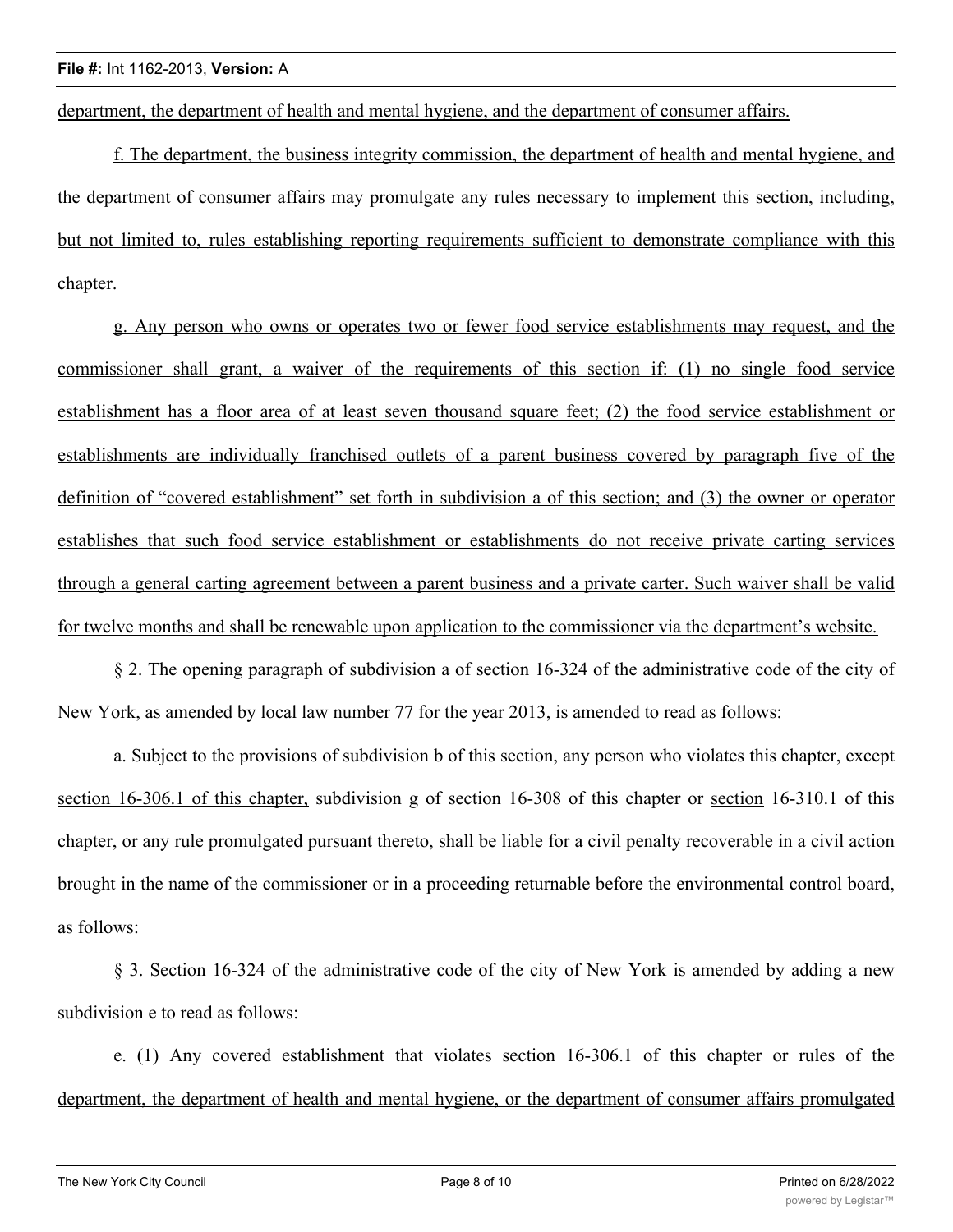#### **File #:** Int 1162-2013, **Version:** A

pursuant thereto shall be liable for a civil penalty recoverable in a civil action brought in the name of the commissioner or the commissioner of health and mental hygiene, or the commissioner of consumer affairs, or in a proceeding returnable before the environmental control board, the health tribunal at the office of administrative trials and hearings, or the administrative tribunal of the department of consumer affairs, in the amount of two hundred fifty dollars for the first violation, five hundred dollars for the second violation committed on a different day within a period of twelve months, and one thousand dollars for the third and each subsequent violation committed on different days within a period of twelve months, except that the department, the department of health and mental hygiene, and the department of consumer affairs shall not issue a notice of violation, but shall issue a warning, for any violation by a designated covered establishment that occurs during the first twelve months after the commissioner designates such covered establishment pursuant to subdivision b of section 16-306.1.

(2) Any transfer station that violates section 16-306.1 of this chapter or rules of the department promulgated pursuant thereto shall be liable for a civil penalty recoverable in a civil action brought in the name of the commissioner or in a proceeding returnable before the environmental control board in the amount of two hundred fifty dollars for the first violation, five hundred dollars for the second violation committed on a different day within a period of twelve months, and one thousand dollars for the third and each subsequent violation committed on different days within a period of twelve months, except that the department shall not issue a notice of violation, but shall issue a warning, for any violation by a designated covered establishment that occurs during the first twelve months after the commissioner designates such covered establishment pursuant to subdivision b of section 16-306.1.

(3) Any private carter that violates section 16-306.1 of this chapter or rules of the business integrity commission promulgated pursuant thereto shall be liable for a civil penalty recoverable in a civil action brought in the name of the chair of the business integrity commission, or in a proceeding brought by the chair of the business integrity commission held in accordance with title 16-A of this code, except that the chair of the